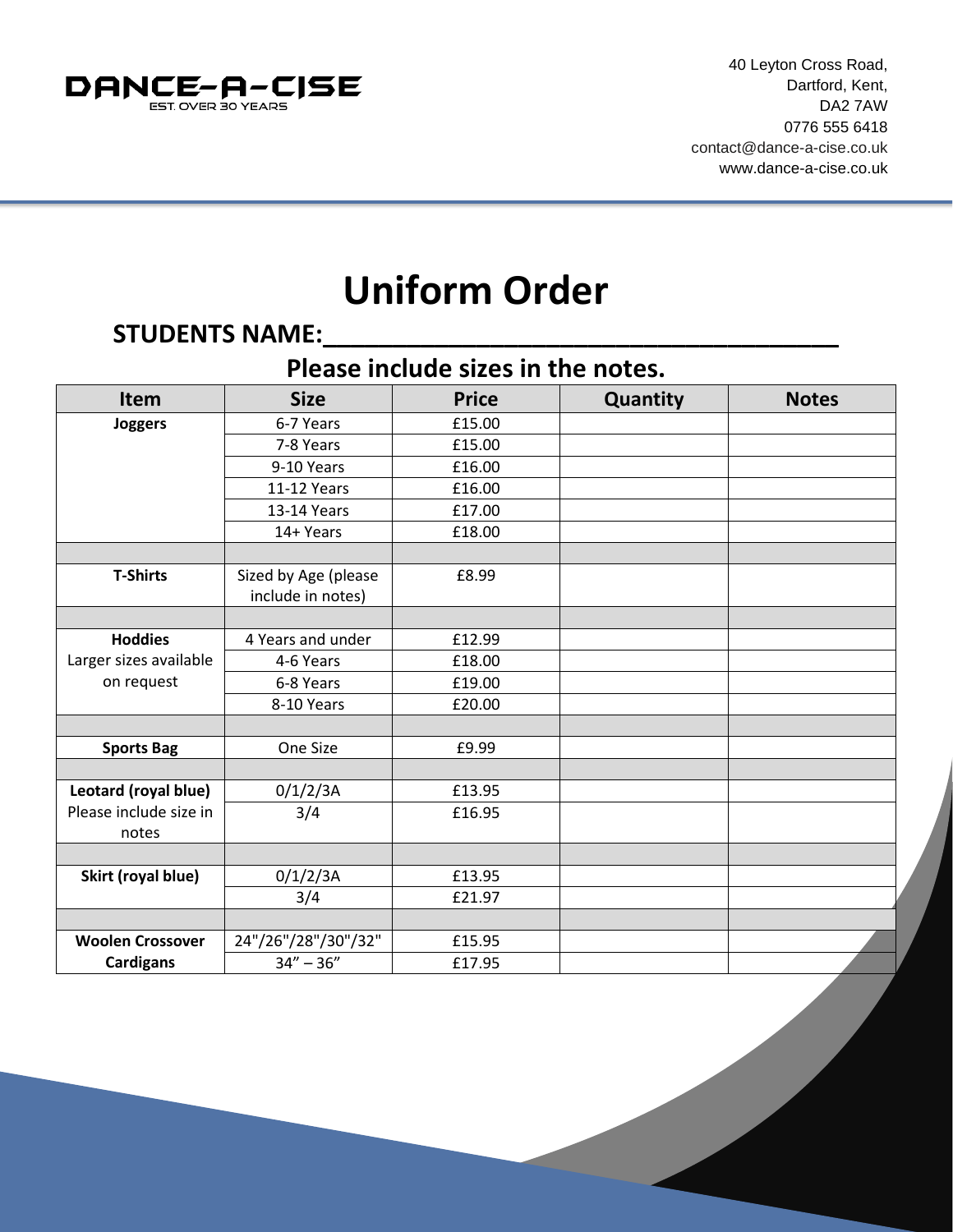

40 Leyton Cross Road, Dartford, Kent, DA2 7AW 0776 555 6418 [contact@dance-a-cise.co.uk](mailto:contact@dance-a-cise.co.uk) www.dance-a-cise.co.uk

| Item                       | <b>Size</b>       | <b>Price</b> | Quantity | <b>Notes</b> |
|----------------------------|-------------------|--------------|----------|--------------|
| <b>Ballet Socks</b>        | 6-8.5/9-12/12.5-  | £2.50        |          |              |
|                            | $3.5/4 - 7$       |              |          |              |
|                            |                   |              |          |              |
| <b>Adult Dance Socks</b>   | Adult 6-7 / 7.5-9 | £1.99        |          |              |
|                            |                   |              |          |              |
| <b>Ballet Shoes (With</b>  | $7 - 1.5$         | £12.95       |          |              |
| <b>Elastic) No</b>         | $2 - 7$           | £14.95       |          |              |
| <b>Drawstring</b>          |                   |              |          |              |
|                            |                   |              |          |              |
| <b>Shoe Ribbon</b>         | One Size          | £3.00        |          |              |
|                            |                   |              |          |              |
| <b>Time Step Tap Shoe</b>  | $7 - 1.5$         | £21.95       |          |              |
| (Double Tap)               | $2 - 7$           | £24.95       |          |              |
|                            |                   |              |          |              |
| <b>Fluid Teletone Tap</b>  | $2 - 8$           | £52.95       |          |              |
| shoe                       |                   |              |          |              |
|                            |                   |              |          |              |
| <b>Jazz Shoe Full Sole</b> | $9 - 1.5$         | £19.95       |          |              |
|                            |                   |              |          |              |
| <b>Jazz Shoe Full Sole</b> | $2 - 8.5$         | £21.95       |          |              |
|                            |                   |              |          |              |
| <b>Lined Navy Leotard</b>  | 2/3A              | £24.95       |          |              |
|                            |                   |              |          |              |
| <b>Lined Navy Leotard</b>  | 3                 | £26.95       |          |              |
| Grade 1&2                  |                   |              |          |              |
|                            |                   |              |          |              |
| <b>Girls Navy Leggings</b> | 2/2A              | £16.95       |          |              |
| Grade 1&2                  |                   |              |          |              |